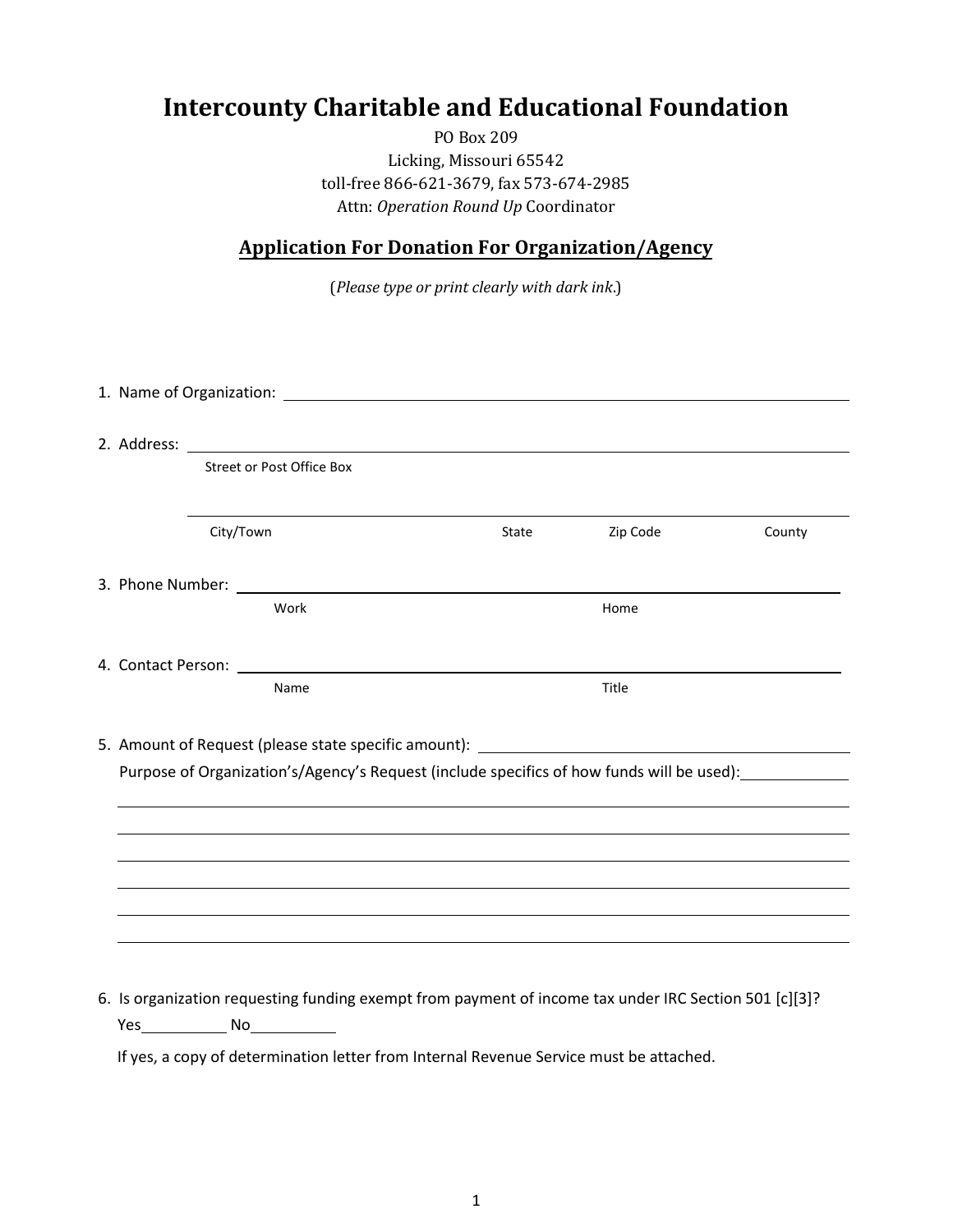- 7. A copy of financial statement(s) for most previous year should be provided.
	- a. Statement attached: .
	- b. Annual budget: .
	- c. Number of paid employees:
- 8. Number of individuals, families, or groups served in Texas, Phelps, Dent, Wright, Maries, Shannon, Pulaski, Gasconade, and Crawford counties in the last year: \_\_\_\_\_\_\_\_\_\_\_\_\_\_\_\_\_\_\_\_
- 9. Does agency serve outside Texas, Phelps, Dent, Wright, Maries, Shannon, Pulaski, Gasconade, or Crawford counties? Yes \_\_\_\_\_\_\_\_ No \_\_\_\_\_\_\_ If yes, please provide information on number served and location: .

.

.

10. Sometimes an application has to be tabled until the next monthly meeting because of time constraints or lack of enough information on an application. If this is the case, what is the time constraint on the need expressed in this application?

.

<u>. Andrew Marian and American and American and American and American and American and American and American an</u> . . . . . . <u>. Andreas and the second control of the second control of the second control of the second control of the second</u>

11. List other sources of funding:

10. Are the agency's programs measured for effectiveness? If so, how are the programs measured?

 . . . . .